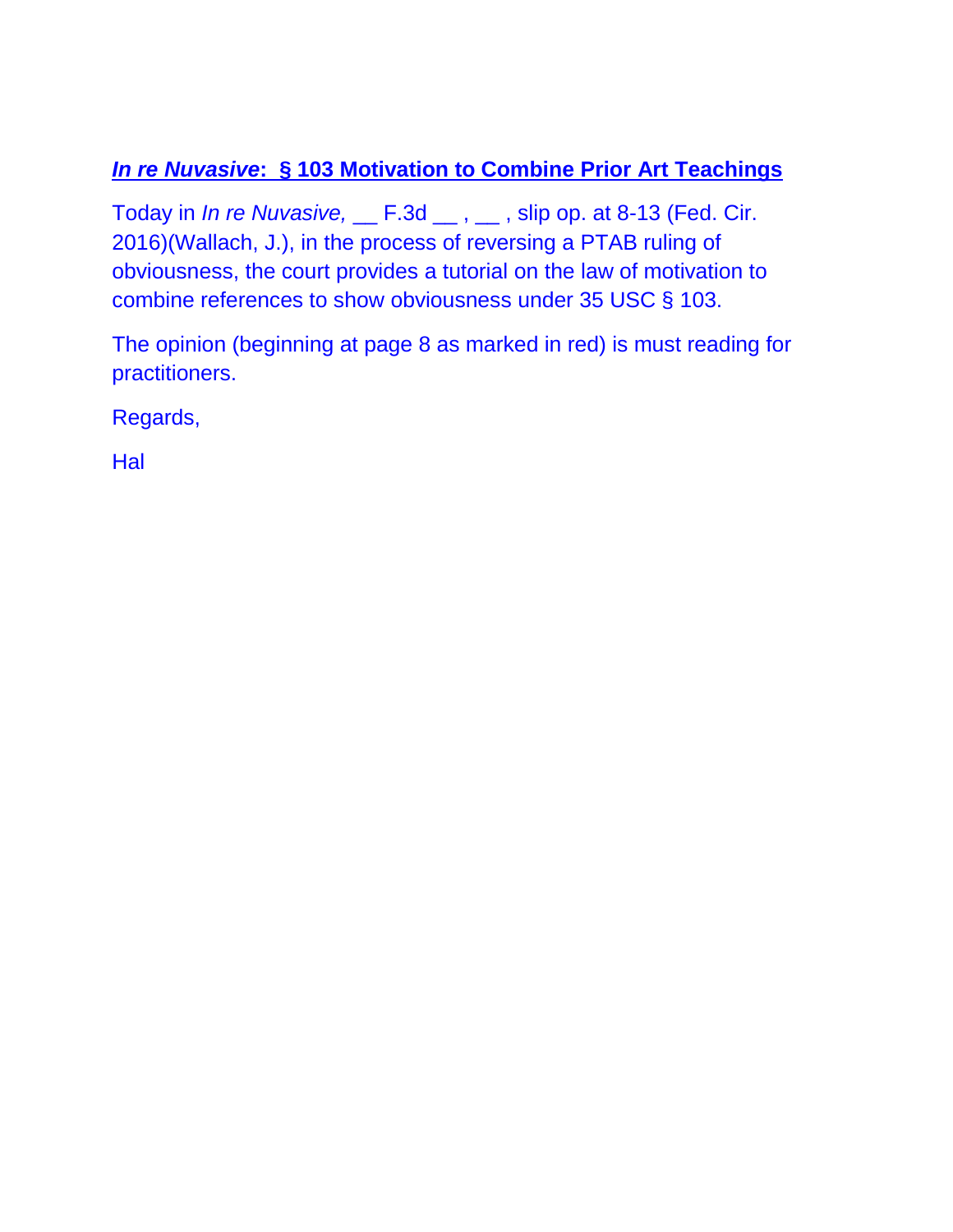# United States Court of Appeals for the Federal Circuit

**\_\_\_\_\_\_\_\_\_\_\_\_\_\_\_\_\_\_\_\_\_\_** 

**IN RE: NUVASIVE, INC.,** *Appellant*

**\_\_\_\_\_\_\_\_\_\_\_\_\_\_\_\_\_\_\_\_\_\_** 

2015-1670 **\_\_\_\_\_\_\_\_\_\_\_\_\_\_\_\_\_\_\_\_\_\_** 

Appeal from the United States Patent and Trademark Office, Patent Trial and Appeal Board in No. IPR2013- 00506.

> Decided: December 7, 2016 **\_\_\_\_\_\_\_\_\_\_\_\_\_\_\_\_\_\_\_\_\_\_**

**\_\_\_\_\_\_\_\_\_\_\_\_\_\_\_\_\_\_\_\_\_\_** 

 MICHAEL T. ROSATO, Wilson, Sonsini, Goodrich & Rosati, PC, Seattle, WA, argued for appellant. Also represented by ANDREW SWANSON BROWN; RICHARD TORCZON, Washington, DC; GRACE J. PAK, PAUL DAVID TRIPODI II, Los Angeles, CA.

JOSEPH MATAL, Office of the Solicitor, United States Patent and Trademark Office, Alexandria, VA, argued for intervenor Michelle K. Lee. Also represented by NATHAN K. KELLEY, SCOTT WEIDENFELLER.

**\_\_\_\_\_\_\_\_\_\_\_\_\_\_\_\_\_\_\_\_\_\_** 

Before MOORE, WALLACH, and TARANTO, *Circuit Judges.*

WALLACH, *Circuit Judge*.

Appellant NuVasive, Inc. ("NuVasive") appeals the final written decision of the U.S. Patent and Trademark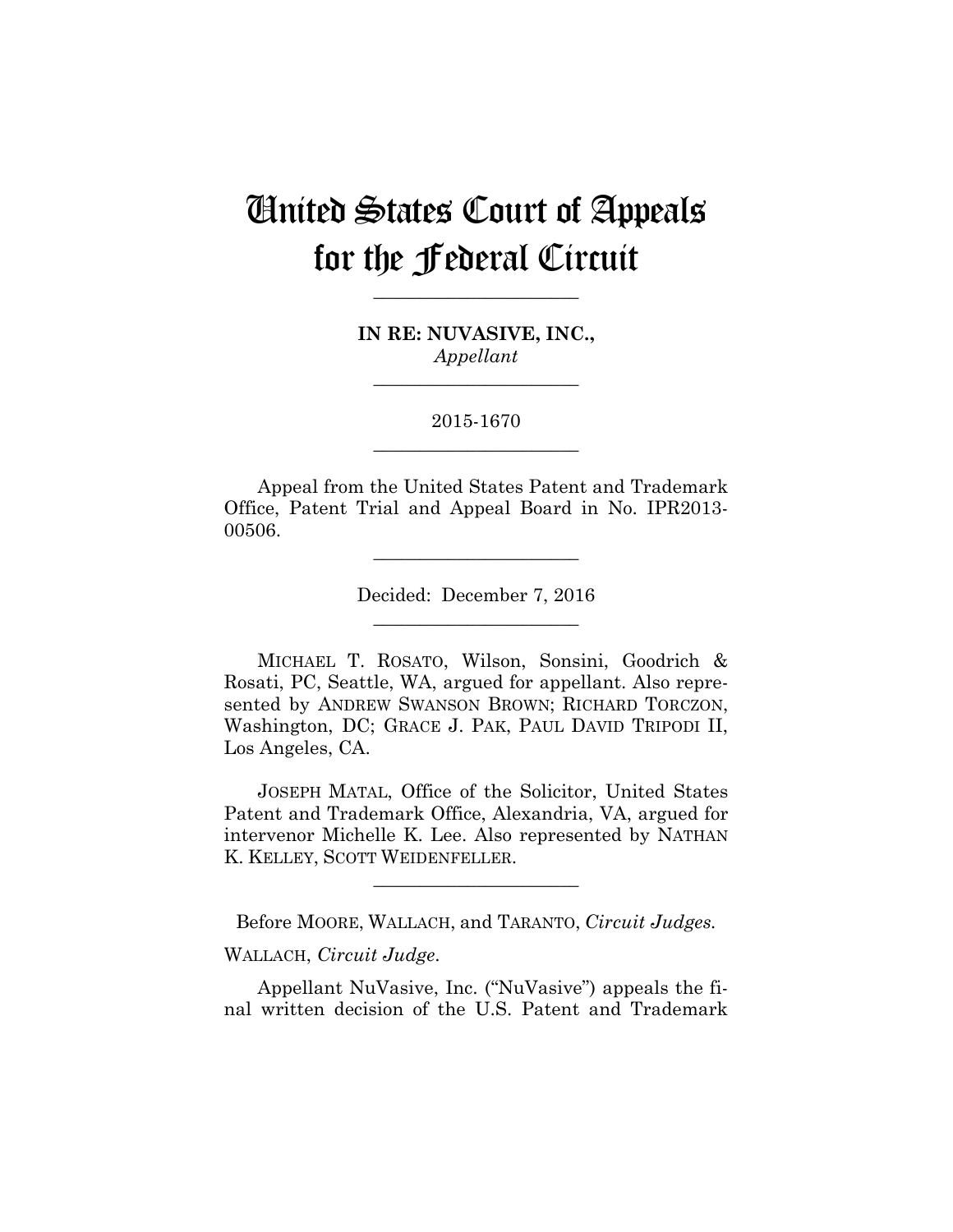Office's ("USPTO") Patent Trial and Appeal Board ("PTAB"), finding claims 1–14, 19–20, and 23–27 of U.S. Patent No. 8,361,156 ("the '156 patent") invalid as obvious. *See Medtronic, Inc. v. NuVasive, Inc.*, No. IPR2013- 00506, 2015 WL 996352, at \*2 (P.T.A.B. Feb. 11, 2015). We have jurisdiction pursuant to 28 U.S.C. § 1295(a)(4)(A) (2012). We vacate and remand.

#### **BACKGROUND**

NuVasive is the assignee of the '156 patent, which generally relates to "[a] system and method for spinal fusion comprising a spinal fusion implant of non-bone construction releasably coupled to an insertion instrument dimensioned to introduce the spinal fusion implant into any of a variety of spinal target sites." '156 patent, Abstract. The '156 patent includes one independent claim (claim 1) and 26 dependent claims (claims 2–27). Illustrative claim 1 recites in relevant part:

A spinal fusion implant of non-bone construction positionable within an interbody space between a first vertebra and a second vertebra, said implant comprising:

. . .

at least *first and second radiopaque markers* oriented generally parallel to a height of the implant, wherein said first radiopaque marker extends into said first sidewall at a position *proximate to said medial plane*, and said second radiopaque marker extends into said second sidewall at a position *proximate to said medial plane*.

*Id.* col. 12 ll. 32–67 (emphases added).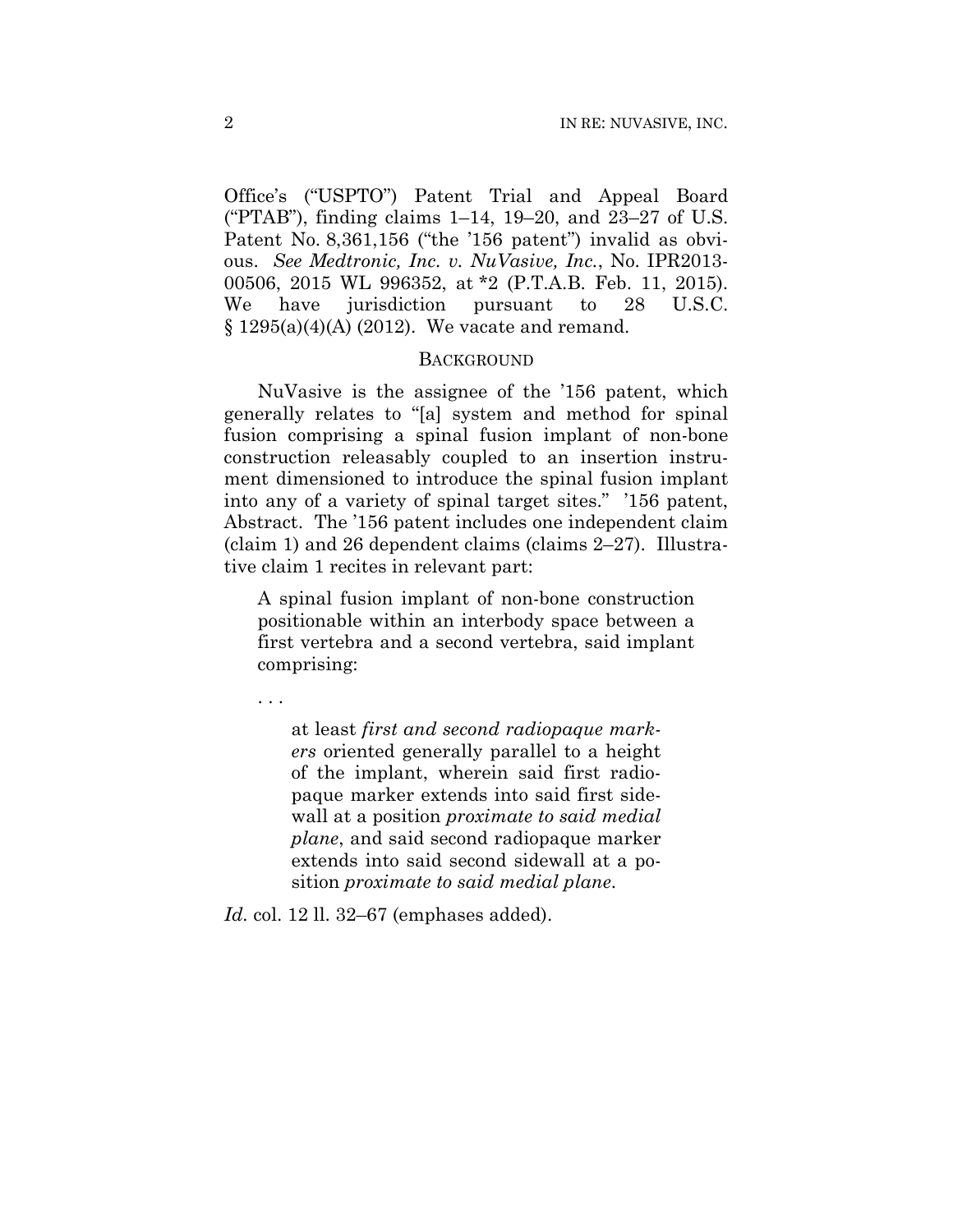1

In response to Medtronic, Inc.'s ("Medtronic") petition,1 the PTAB instituted the subject inter partes review to determine whether claims 1–14, 19–20, and 23–27 would have been obvious over, inter alia, a Synthes Vertebral Spacer-PR brochure ("SVS-PR brochure") (J.A. 769–70), a Telamon Verte-Stack PEEK Vertebral Body Spacer brochure ("Telamon brochure") (J.A. 771–72), a Telamon Posterior Impacted Fusion Devices guide ("Telamon guide") (J.A. 773–82), and U.S. Patent Application Publication No. 2003/0028249 ("Baccelli") (J.A. 744– 51). *See Medtronic, Inc. v. NuVasive, Inc.*, No. IPR2013- 00506, 2014 WL 1253040, at \*11–12 (P.T.A.B. Feb. 13, 2014). The PTAB later issued the Final Written Decision concluding the claims would have been obvious over various combinations of, inter alia, the SVS-PR brochure, the Telamon brochure and Telamon guide (collectively, "the Telamon references"), and Baccelli. *See Medtronic*, 2015 WL 996352, at \*14.

#### **DISCUSSION**

NuVasive argues that the PTAB's Final Written Decision should be reversed for two reasons: (1) "the [PTAB] erred in concluding that the SVS-PR brochure and Telamon references are printed publication prior art"; and (2) "the [PTAB] erred in concluding it would have been obvious to include radiopaque markers proximate to the medial plane." Appellant's Br. 22, 26 (capitalization omitted). After articulating the applicable standard of review, we address these arguments in turn.

I. Standard of Review

<sup>1</sup> Medtronic initially opposed NuVasive's appeal, but later withdrew as Appellee. The USPTO intervened pursuant to 35 U.S.C. § 143 (2012) and, although it did not file a brief, participated at oral argument.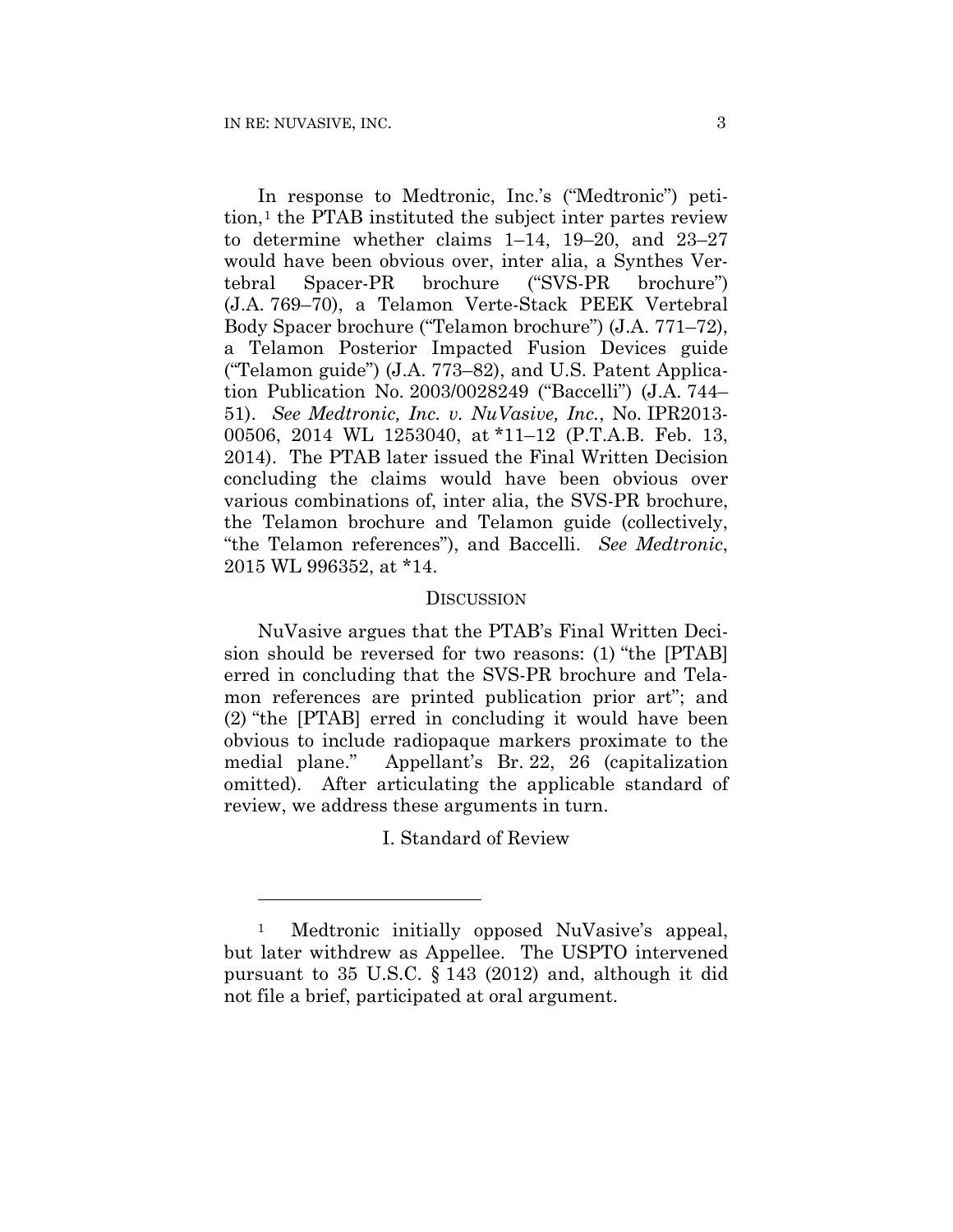We review the PTAB's factual determinations for substantial evidence and its legal determinations de novo. *See In re Gartside*, 203 F.3d 1305, 1316 (Fed. Cir. 2000). "Substantial evidence is something less than the weight of the evidence but more than a mere scintilla of evidence." *In re Kotzab*, 217 F.3d 1365, 1369 (Fed. Cir. 2000) (citation omitted). It is "such relevant evidence as a reasonable mind might accept as adequate to support a concluconclusion." *In re Applied Materials, Inc.*, 692 F.3d 1289, 1294 (Fed. Cir. 2012) (internal quotation marks and citation omitted).

## II. NuVasive Waived Its Arguments as to the PTAB's Treatment of the Prior Art References as Printed Publications

As an initial matter, the court must consider whether the SVS-PR brochure and Telamon references were publicly accessible such that they qualify as printed publications pursuant to 35 U.S.C.  $\S 311(b)^2$  and 35 U.S.C.  $\S 102$  $(2006).$ <sup>3</sup> Pursuant to § 311(b), "[a] petitioner in an inter partes review may request to cancel as unpatentable [one] or more claims of a patent only on a ground that could be

1

<sup>2</sup> Congress amended § 311 when it enacted the Leahy-Smith America Invents Act ("AIA"). Pub. L. No. 112-29, § 6(a), 125 Stat. 284, 299 (2011). Although the amendments to § 311 did not take effect until September 16, 2012, the amendments "apply to any patent issued before, on, or after th[e] effective date" and, thus, apply to the '156 patent. *See id.*  $\S 6(c)(2)(A)$ , 125 Stat. at 304.

<sup>3</sup> Congress amended § 102 when it enacted the AIA. Pub. L. No. 112-29, § 3(b)(1), 125 Stat. at 285–87. However, because the application that led to the '156 patent was filed before March 16, 2013, the pre-AIA § 102 applies. *See id.* § 3(n)(1), 125 Stat. at 293.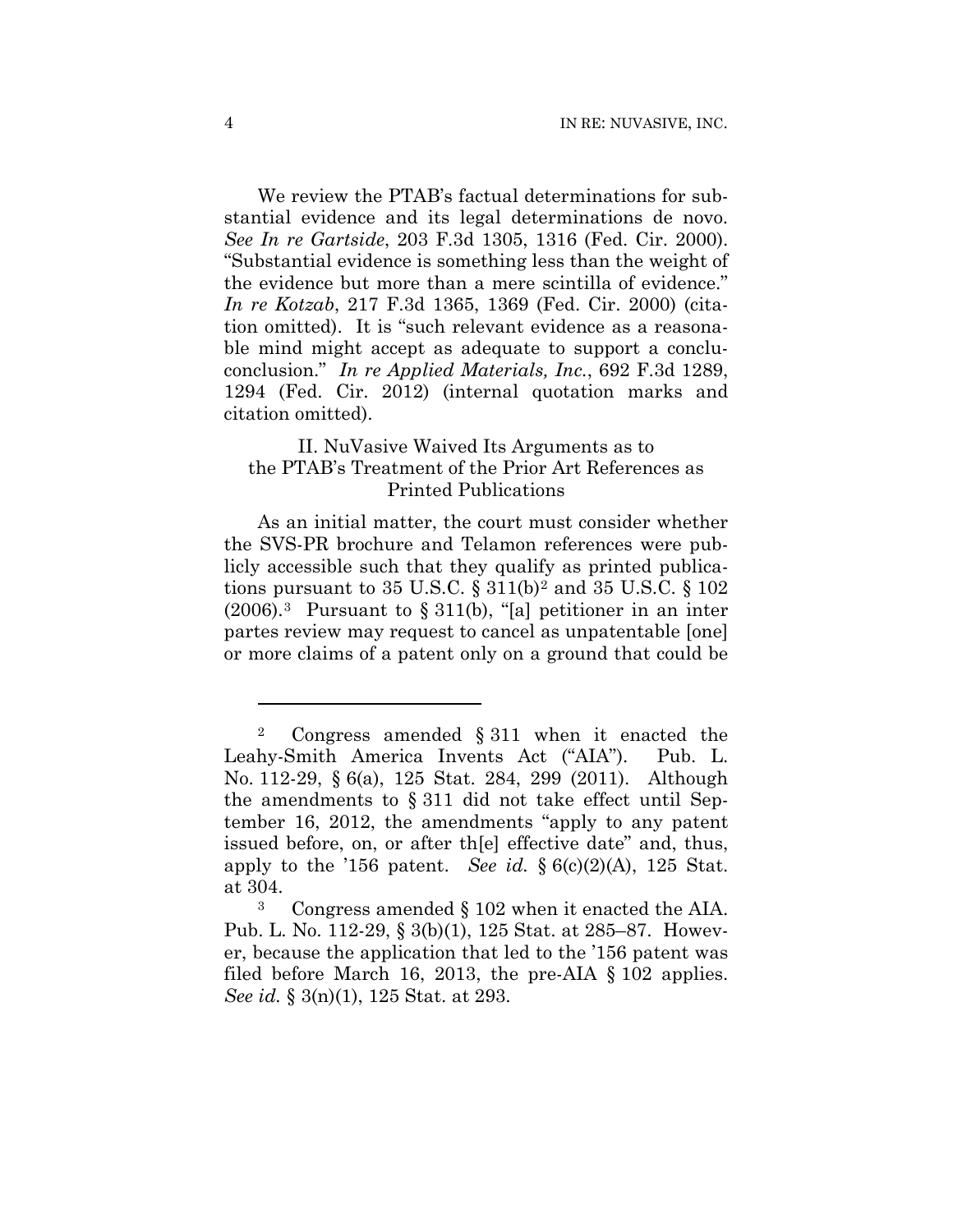raised under [§] 102 or [§] 103 and only on the basis of prior art consisting of patents or printed publications." 35 U.S.C. § 311(b). Section 102 provides that prior art includes "printed publication[s]" describing the invention either "before the invention thereof" or "more than one year prior to the date of the [patent] application  $\dots$  ." 35 U.S.C. § 102(a), (b).

We first must determine whether NuVasive preserved its public accessibility arguments for appeal. In appeals from the PTAB, "we have before us a comprehensive record that contains the arguments and evidence presented by the parties and our review of the [PTAB]'s decision is confined to the four corners of that record." *In re Watts*, 354 F.3d 1362, 1367 (Fed. Cir. 2004) (internal quotation marks and citation omitted). While the court "retains case-by-case discretion over whether to apply waiver," *Harris Corp. v. Ericsson Inc.*, 417 F.3d 1241, 1251 (Fed. Cir. 2005) (citations omitted), we have held that a party waives an argument that it "failed to present to the [PTAB]" because it deprives the court of "the benefit of the [PTAB]'s informed judgment," *Watts*, 354 F.3d at 1367– 68.

NuVasive waived its public accessibility arguments before the PTAB and may not raise them on appeal. NuVasive challenged the public accessibility of the prior art references during the preliminary proceedings of the inter partes review, J.A. 159–63 (section of NuVasive's Preliminary Response that addresses public accessibility), but failed to challenge public accessibility during the trial phase, J.A. 227–93 (NuVasive's Trial Response that fails to address public accessibility). In fact, during oral argument before the PTAB, NuVasive explicitly declined to make further arguments as to public accessibility of the Telamon references:

[PTAB Judge]: I take it you no longer are disputing the public availability of the Telamon reference[s]?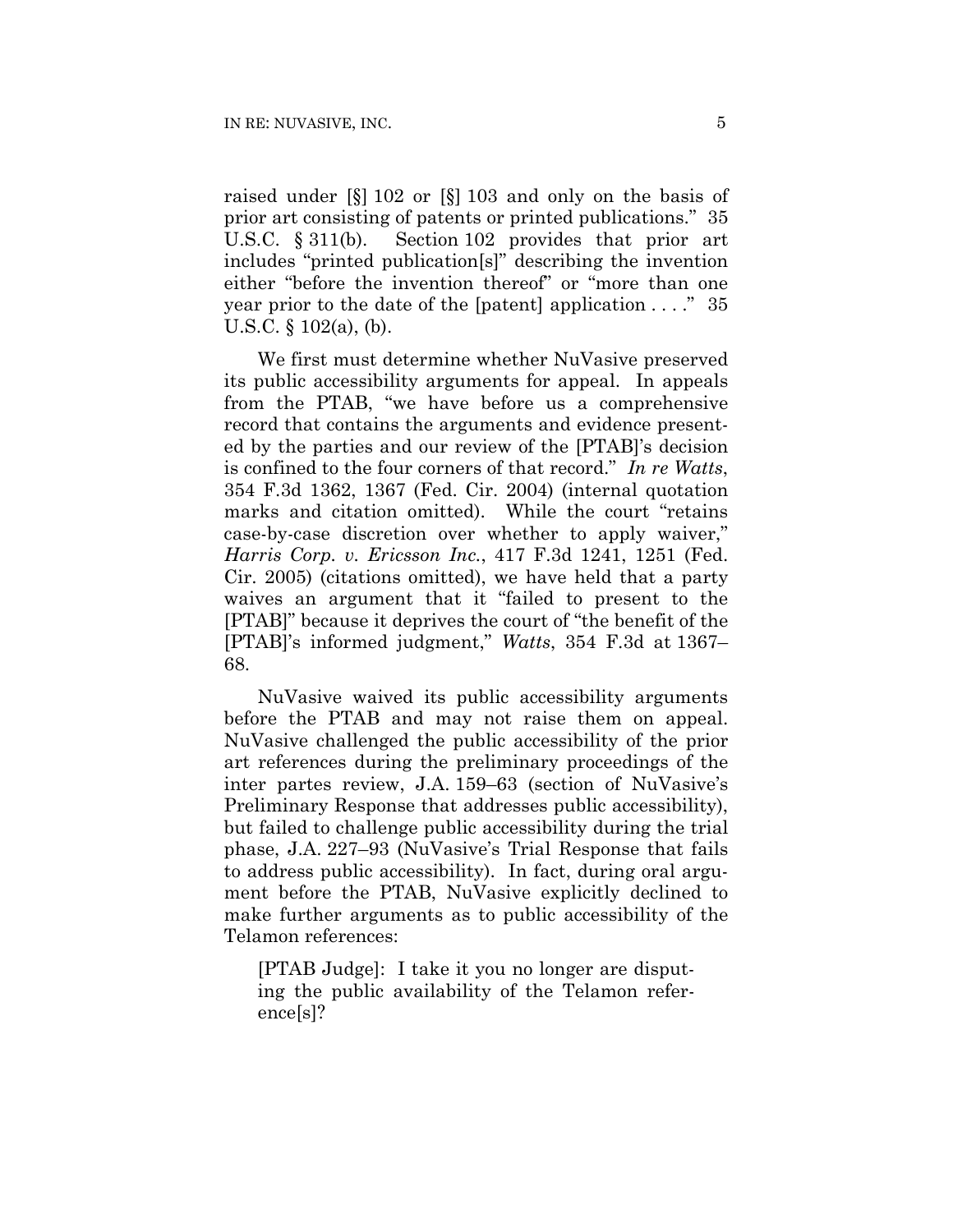[NuVasive's Attorney]: *That is correct*, we're leaving that issue aside. We're focusing *entirely* on the obviousness to modify these markers in the medial plane. We're not abandoning the other arguments in our Patent Owner response, specifically with the dependent claims, we're just not addressing them right now because they're already addressed.

So, we're going to assume that these are prior art . . . .

J.A. 527 (emphases added). NuVasive abandoned its challenge to the public accessibility determination even though the PTAB had warned NuVasive that this would result in waiver. J.A. 201–02 (where the PTAB indicated in a scheduling order that "[t]he patent owner is cautioned that any arguments for patentability not raised and fully briefed in the response will be deemed waived"). Because NuVasive no longer contested the public accessibility of the prior art references, the PTAB did not address this issue in the Final Written Decision. *See generally Medtronic*, 2015 WL 996352. As a result, we do not have "the benefit of the [PTAB]'s informed judgment" on the public accessibility issue, *Watts*, 354 F.3d at 1368, and NuVasive waived its arguments on this issue.

# III. The PTAB Did Not Adequately Explain How Claim 1 of the '156 Patent Would Have Been Obvious Over the Prior Art

Having determined that NuVasive waived its arguments that the SVS-PR brochure and Telamon references were publicly accessible prior art, we examine whether the PTAB adequately set forth findings and explanations to support the conclusion that a combination of these prior art references would have rendered claim 1 of the '156 patent obvious. It did not.

A. Legal Standard for Obviousness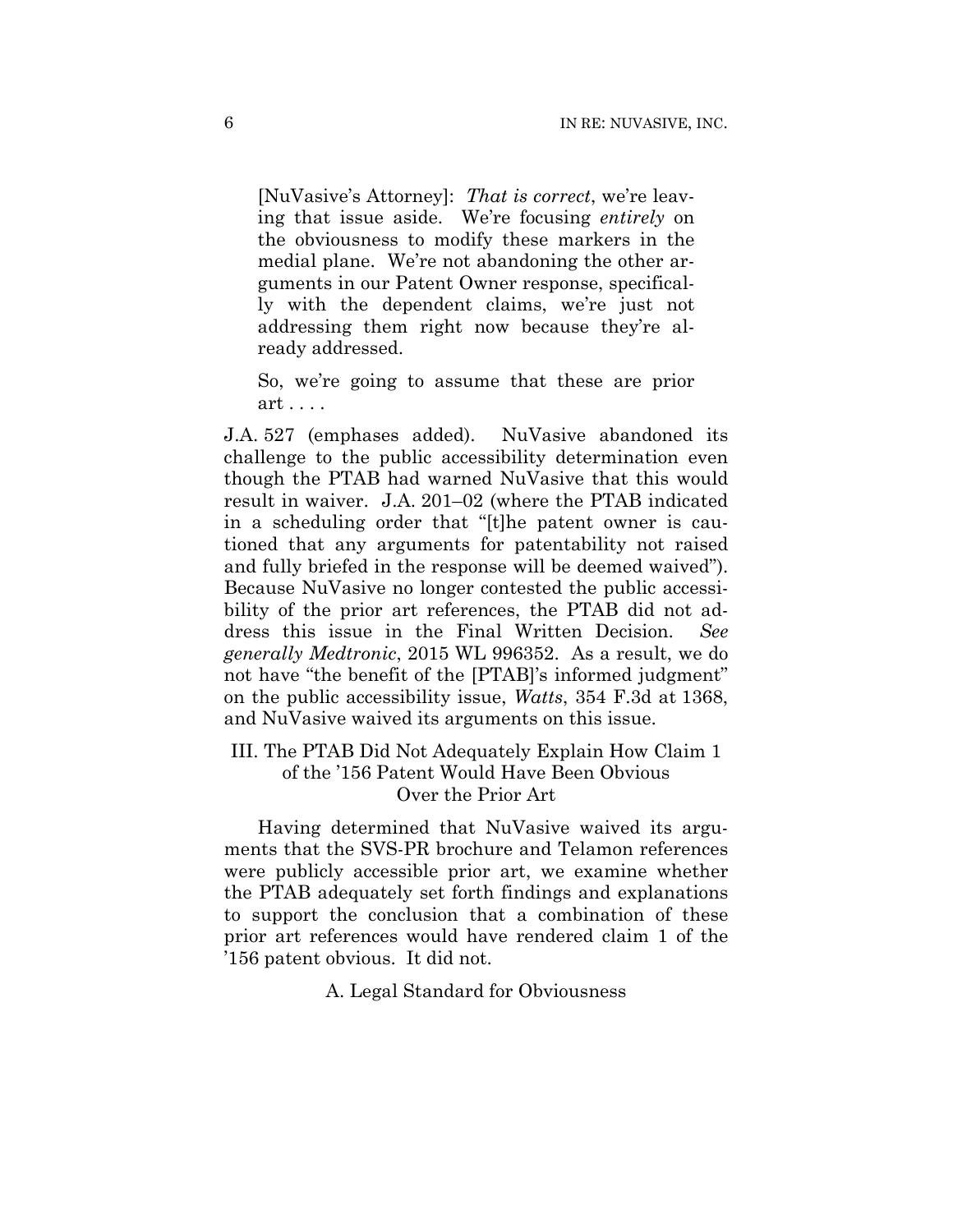<u>.</u>

A patent claim is invalid as obvious "if the differences between the subject matter sought to be patented and the prior art are such that the subject matter as a whole would have been obvious at the time the invention was made to a person having ordinary skill in the [relevant] art [('PHOSITA')] . . . ." 35 U.S.C. § 103(a) (2006).4 The ultimate determination of obviousness is a question of law, but that determination is based on underlying factual findings. *See Gartside*, 203 F.3d at 1316. The underlying factual findings include (1) "the scope and content of the prior art," (2) "differences between the prior art and the claims at issue," (3) "the level of ordinary skill in the pertinent art," and (4) the presence of secondary considerations of nonobviousness such "as commercial success, long felt but unsolved needs, failure of others," and unexpected results. *Graham v. John Deere Co.*, 383 U.S. 1, 17–18 (1966); *United States v. Adams*, 383 U.S. 39, 50–52 (1966).

In assessing the prior art, the PTAB "consider[s] whether a PHOSITA would have been motivated to combine the prior art to achieve the claimed invention." *In re Warsaw Orthopedic, Inc.*, 832 F.3d 1327, 1333 (Fed. Cir. 2016) (internal quotation marks, brackets, and citation omitted); *see KSR Int'l Co. v. Teleflex Inc.*, 550 U.S. 398, 418 (2007) ("[I]t can be important to identify a reason that would have prompted a [PHOSITA] to combine the elements in the way the claimed new invention does."). Although we review this factual finding for substantial evidence, "[t]he factual inquiry whether to combine references must be thorough and searching," and "[t]he need

<sup>4</sup> Congress amended § 103 when it enacted the AIA. Pub. L. No. 112-29, § 3(c), 125 Stat. at 287. However, because the application that led to the '156 patent was filed before March 16, 2013, the pre-AIA § 103 applies. *See id.* § 3(n)(1), 125 Stat. at 293.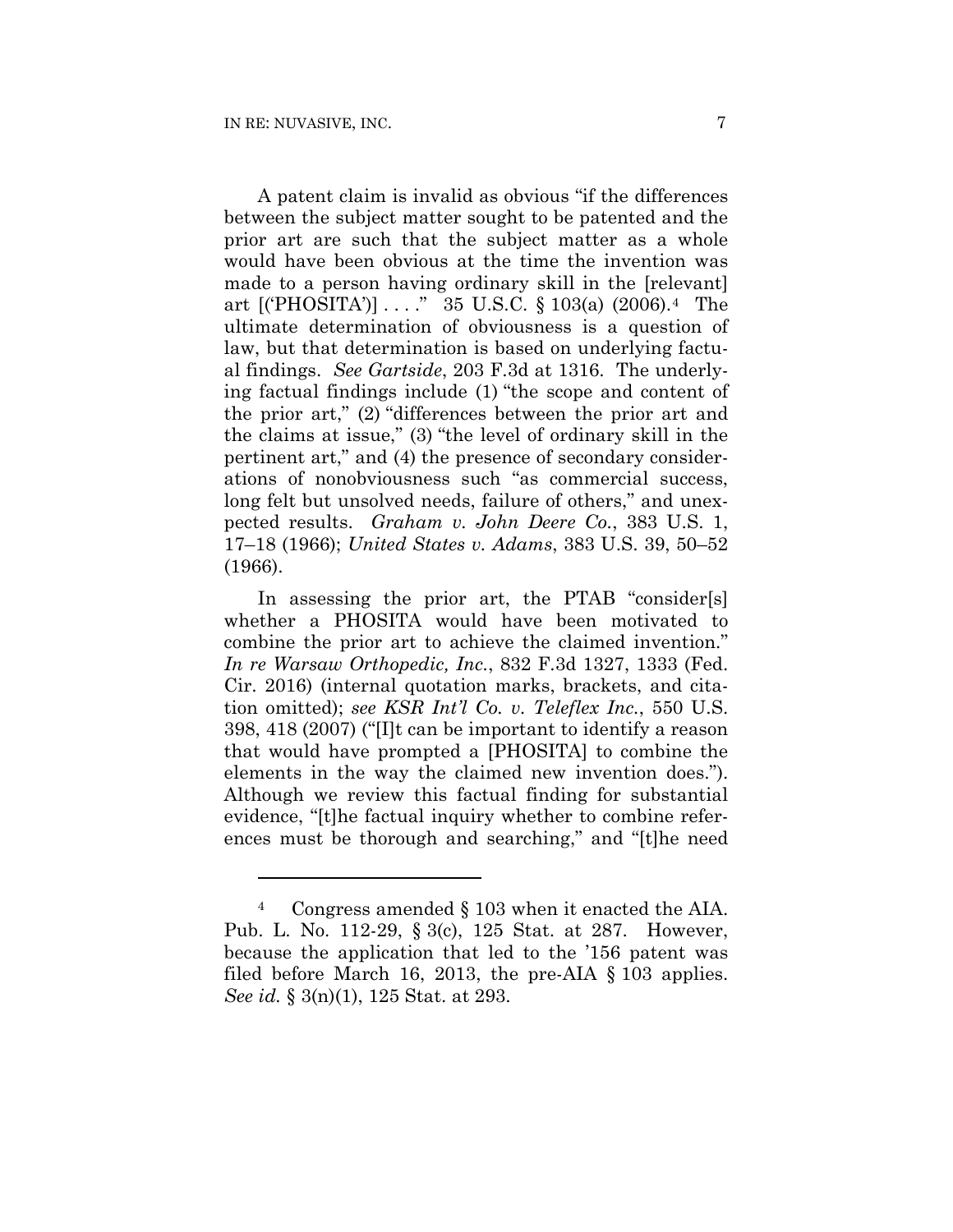for specificity pervades [our] authority" on the PTAB's findings on motivation to combine. *In re Lee*, 277 F.3d 1338, 1343 (Fed. Cir. 2002) (internal quotation marks and citations omitted); *see id.* (stating that "[t]his precedent has been reinforced in myriad decisions[] and cannot be dispensed with" and listing supporting precedent).

## B. The PTAB Failed to Articulate a Motivation to Combine the Prior Art References

NuVasive argues that, inter alia, the PTAB's Final Written Decision did not make adequately explained findings as to why a PHOSITA would have been motivated to combine the prior art references and place the radiopaque markers on the medial plane. Appellant's Br. 27–28. According to NuVasive, the PTAB relied on only one conclusory statement by Medtronic's expert that the modification would provide "additional information." Id. (emphasis omitted). We agree with NuVasive.

Two distinct yet related principles are relevant to our review. First, the PTAB must make the necessary findings and have an adequate "evidentiary basis for its findings." *Lee*, 277 F.3d at 1344. Second, the PTAB "must examine the relevant data and articulate a satisfactory explanation for its action including a rational connection between the facts found and the choice made." *Motor Vehicle Mfrs. Ass'n v. State Farm Mut. Auto. Ins. Co.*, 463 U.S. 29, 43 (1983) (internal quotation marks and citation omitted); *see Synopsys, Inc. v. Mentor Graphics Corp.*, 814 F.3d 1309, 1322 (Fed. Cir. 2016) (stating that, as an administrative agency, the PTAB "must articulate logical and rational reasons for [its] decisions" (internal quotation marks and citation omitted)).

This explanation enables the court to exercise its duty to review the PTAB's decisions to assess whether those decisions are "arbitrary, capricious, an abuse of discretion, or . . . unsupported by substantial evidence . . . ." 5 U.S.C. § 706(2)(A)–(E) (2012); *see Dickinson v. Zurko*, 527 U.S.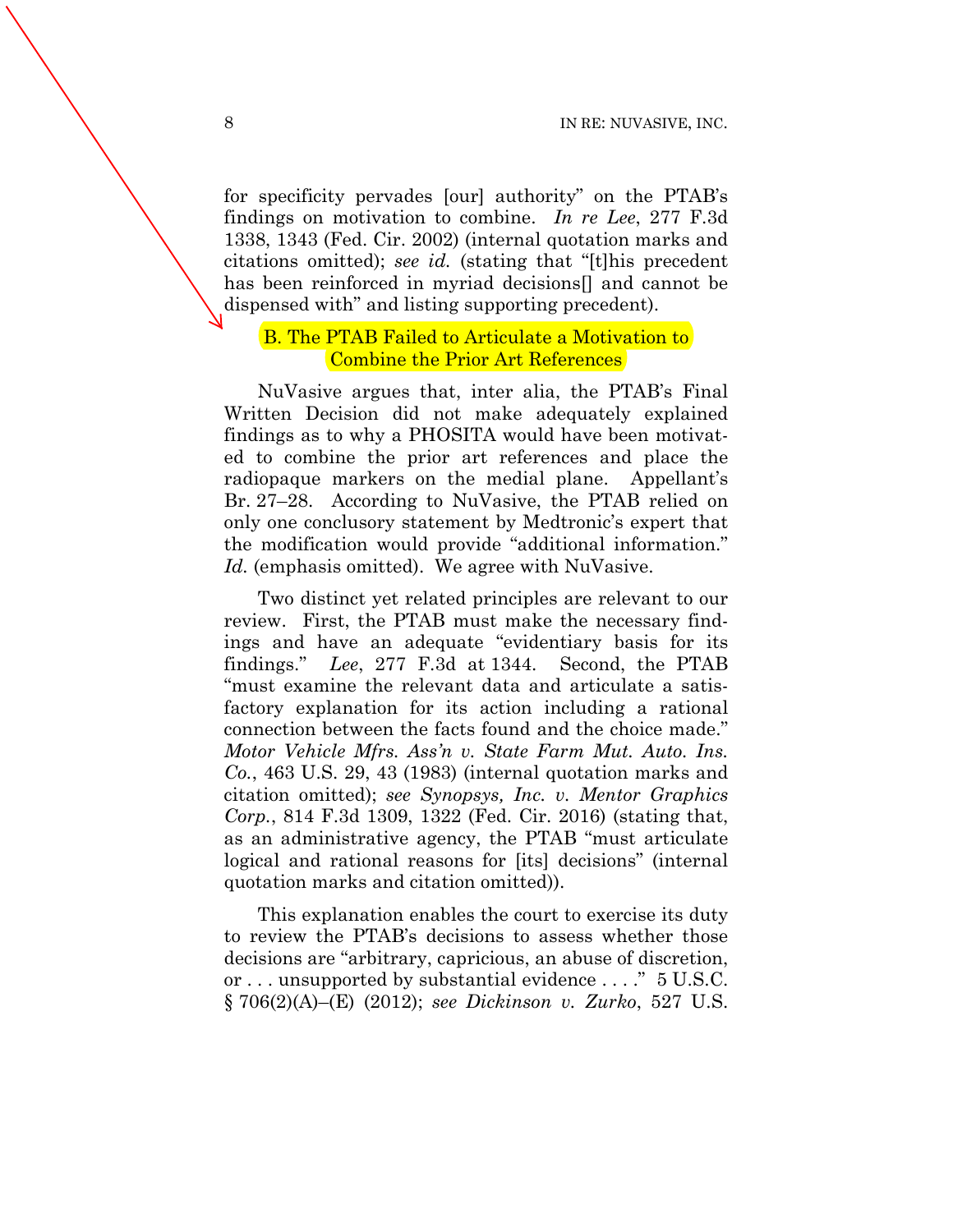150, 152 (1999) (holding that § 706 governs our reviews of the USPTO's findings of fact and providing the framework for this review). We "cannot exercise [our] duty of review unless [we] are advised of the considerations underlying the action under review." *SEC v. Chenery Corp.*, 318 U.S. 80, 94 (1943). Indeed, "the orderly functioning of the process of review requires that the grounds upon which the [PTAB] acted be clearly disclosed and adequately sustained." *Id.* Although we do not require perfect explanations, we may affirm the PTAB's findings "if we may reasonably discern that it followed a proper path, even if that path is less than perfectly clear." *Ariosa Diagnostics v. Verinata Health, Inc.*, 805 F.3d 1359, 1365 (Fed. Cir. 2015) (citation omitted).

The relevant principles apply with equal force to the PTAB's motivation to combine analysis. Our precedent dictates that the PTAB must make a finding of a motivation to combine when it is disputed. *See, e.g.*, *Lee*, 277 F.3d at 1343–45; *see also KSR*, 550 U.S. at 418 (stating that the PTAB's motivation to combine "analysis should be made explicit" (citation omitted)). Although identifying a motivation to combine "need not become [a] rigid and mandatory formula[]," *KSR*, 550 U.S. at 419, the PTAB must articulate a *reason why* a PHOSITA would combine the prior art references.

Our recent decisions demonstrate that the PTAB knows how to meet this burden. For example, in *Nike, Inc. v. Adidas AG*, we affirmed the PTAB's finding of a motivation to combine where it determined that a PHOSITA "interested in Nishida's preference to *minimize waste in the production process* would have logically consulted the well-known practice of flat-knitting, which eliminates the cutting process altogether." 812 F.3d 1326, 1337 (Fed. Cir. 2016) (emphasis added). Thus, a PHOSITA "would have been motivated to address the problem identified in Nishida by applying the teachings of the Schuessler References to arrive at the invention in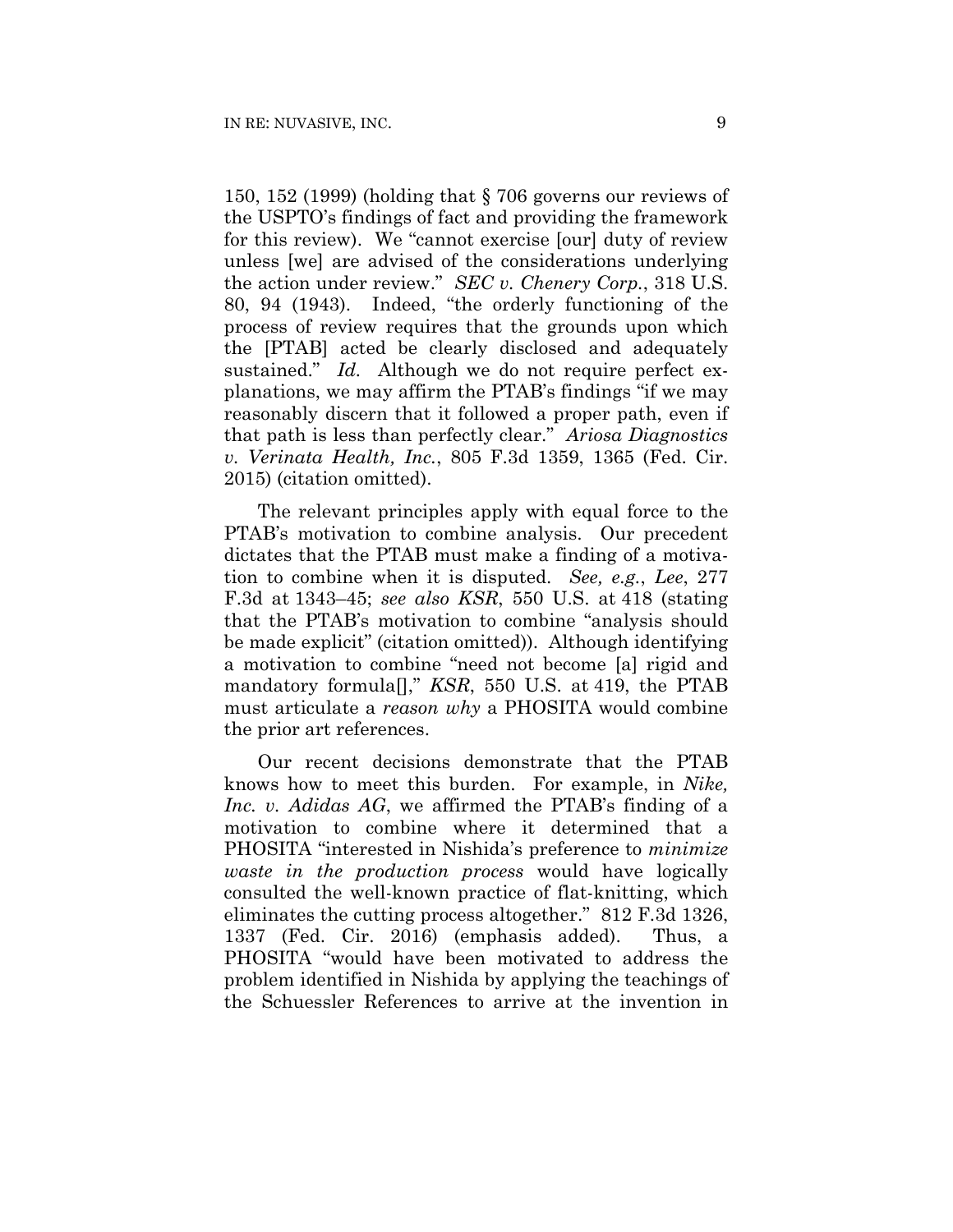Nike's proposed substitute claims." *Id*. Similarly, in *Allied Erecting & Dismantling Co. v. Genesis Attachments, LLC*, we affirmed the PTAB's explanation that "a skilled artisan could modify Caterpillar in view of Ogawa by treating the first jaw like the second" to "*allow*[] *for a greater degree of movement* between the jaws, without impacting the quick change functionality . . . ." 825 F.3d 1373, 1381 (Fed. Cir. 2016) (emphasis added) (citations omitted). In each of these cases, the PTAB identified a reason why a PHOSITA would have combined the prior art references—i.e., "minimiz[ing] waste" (*Nike*, 812 F.3d at 1337) and "allow[ing] for a greater degree of movement" (*Allied*, 825 F.3d at 1381)—that had a foundation in the prior art.

The PTAB must provide "a reasoned basis for the agency's action," and "we will uphold a decision of less than ideal clarity if the agency's path may reasonably be discerned." *Bowman Transp., Inc. v. Ark.-Best Freight Sys., Inc.*, 419 U.S. 281, 285, 286 (1974). The PTAB's own explanation must suffice for us to see that the agency has done its job and must be capable of being "reasonably . . . discerned" from a relatively concise PTAB discussion. *In re Huston*, 308 F.3d 1267, 1281 (Fed. Cir. 2002).

We have, however, identified some insufficient articulations of motivation to combine. First, "conclusory statements" alone are insufficient and, instead, the finding must be supported by a "reasoned explanation." *Lee*, 277 F.3d at 1342, 1345. Second, it is not adequate to summarize and reject arguments without explaining why the PTAB accepts the prevailing argument. *See Cutsforth, Inc. v. MotivePower, Inc.*, 636 F. App'x 575, 578 (Fed. Cir. 2016) ("The majority of the [PTAB]'s Final Written Decision is spent summarizing the parties' arguments and offers only conclusory analysis of its own. While the decision does specify when it is rejecting a party's argument, the [PTAB] does not explain why it accepts the remaining arguments as its own analysis.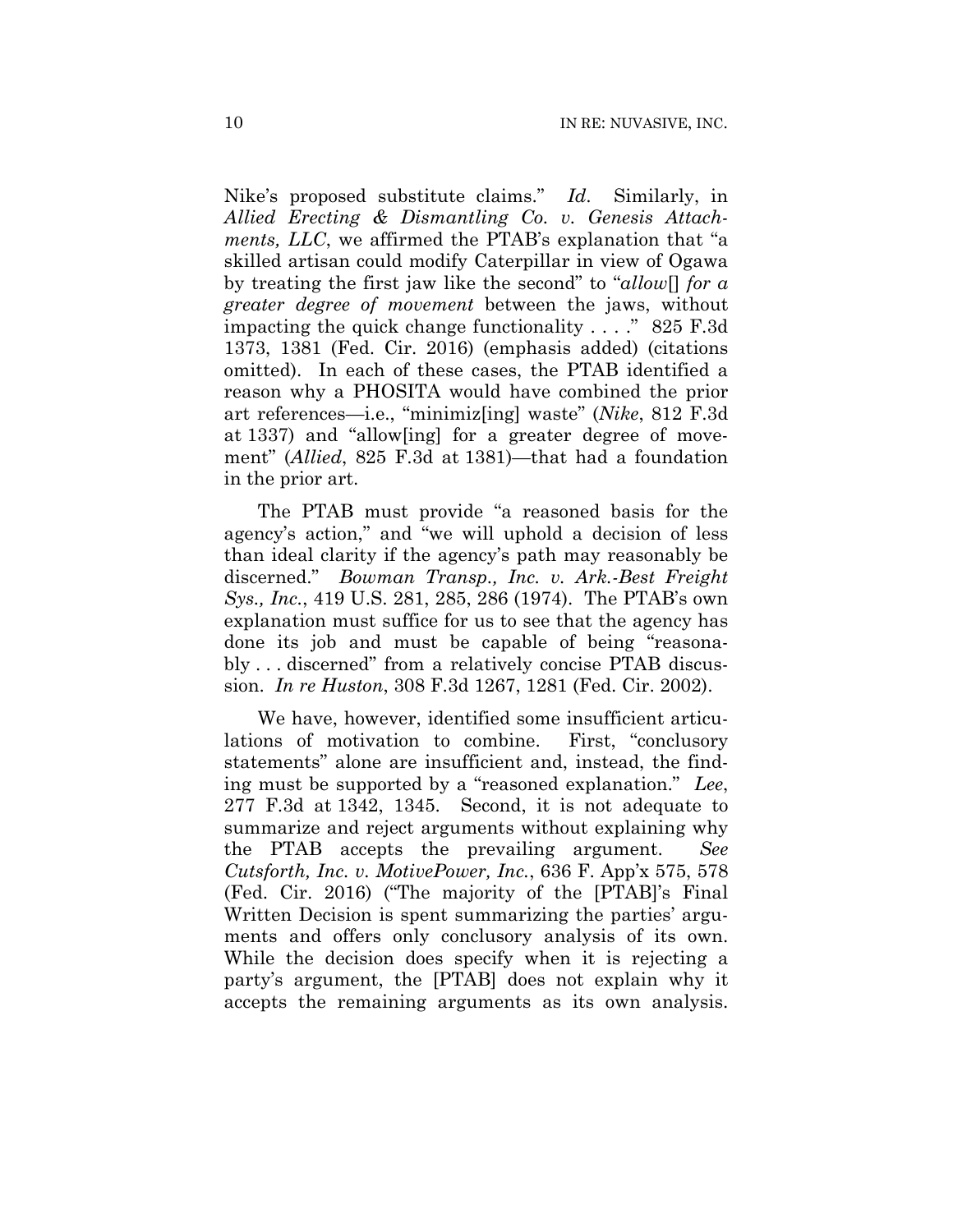This leaves little explanation for why the [PTAB] found the claimed invention obvious."). Third, although reliance on common sense may be appropriate in some circumstances, *see KSR*, 550 U.S. at 421 ("Rigid preventative rules that deny factfinders recourse to common sense . . . are neither necessary under our case law nor consistent with it."), the PTAB cannot rely solely on common knowledge or common sense to support its findings, *see Arendi S.A.R.L. v. Apple Inc.*, 832 F.3d 1355, 1362 (Fed. Cir. 2016) ("[R]eferences to 'common sense' . . . cannot be used as a wholesale substitute for reasoned analysis and evidentiary support . . . ."); *see also In re Rouffet*, 149 F.3d 1350, 1357 (Fed. Cir. 1998) (explaining that the Board of Patent Appeals and Interferences cannot simply invoke "the high level of skill in the art" as proof positive of its findings).

With these principles in mind, we turn to the PTAB's findings regarding motivation to combine. Here, the PTAB acknowledged that the key issue was "whether it would have been obvious to [a PHOSITA] to combine the cited references," *Medtronic*, 2015 WL 996352, at \*6, and then found that independent claim 1 would have been obvious over a combination of Baccelli and either the SVS-PR brochure or the Telamon references, *see id.* at \*5–8. In reaching this conclusion, the PTAB failed to explain the *reason why* a PHOSITA would have been motivated to modify either the SVS-PR or Telamon implants, in light of Baccelli, to place radiopaque markers "proximate to said medial plane" (i.e., near the middle of the implant), as the '156 patent teaches. The majority of the PTAB's analysis was limited to summaries of the parties' arguments, as the USPTO acknowledged during oral argument. *See*  Oral Argument at 14:30–15:55, http://oralarguments.cafc. uscourts.gov/default.aspx?fl=2015-1670.mp3. The PTAB began by summarizing Medtronic's and NuVasive's arguments on whether the "additional information" that could be obtained from placing radiopaque markers near the middle of the implant would benefit a PHOSITA. *See*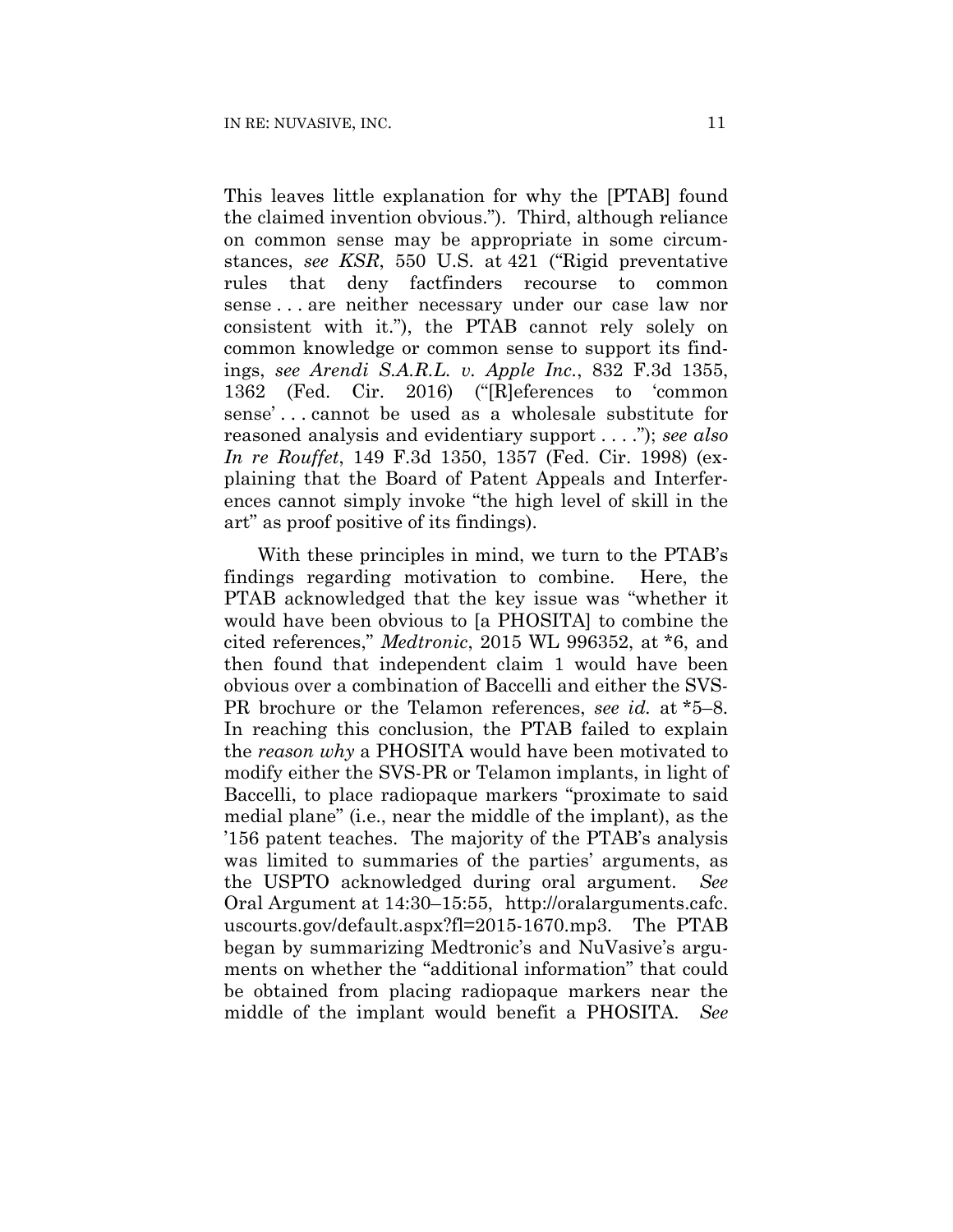*Medtronic*, 2015 WL 996352, at \*6–7 (citing, inter alia, J.A. 591 (Medtronic's expert's statement that a PHOSITA "would have considered it to be common sense" to place radiopaque markers along the medial plane "to provide additional information regarding the orientation or location of an implant")). The PTAB stated "[w]e are not persuaded by [NuVasive]'s argument, because the question is whether it would have been obvious to [a PHOSITA] to combine the cited references, and not whether any specific implants on the market contain a radiopaque marker in a central region." *Id*. at \*6. In addition, the PTAB invoked the high level of skill in the art when it "agree[d]" with Medtronic's assertion that "the addition of markers along the medial plane would not confuse" a PHOSITA and found that NuVasive's argument "vastly underestimates the ordinary skill of surgeons in this field." *Id.* at \*7 (citation omitted). However, the PTAB never actually made an explanation-supported finding that the evidence affirmatively proved that the PHOSITA would have sought this additional information.

The PTAB avers that it "effectively" adopted Medtronic's arguments, Oral Argument at 14:52–15:11, http://oralarguments.cafc.uscourts.gov/default.aspx?fl=20 15-1670.mp3, but the PTAB neither expressly did so nor provided reasoned explanations for crediting the arguments. Medtronic's arguments amount to nothing more than conclusory statements that a PHOSITA would have been motivated to combine the prior art references to obtain additional information. In its summary of Medtronic's arguments, the PTAB never articulated why the additional information would benefit a PHOSITA when implanting a posterior lumbar interbody fusion implant, such as the implants disclosed by the SVS-PR brochure and the Telamon references. It also failed to explain the type of additional information a PHOSITA would obtain or how the PHOSITA would use that information. Although the PTAB did "credit the testimony" of NuVasive's expert that placing radiopaque markers along the medial